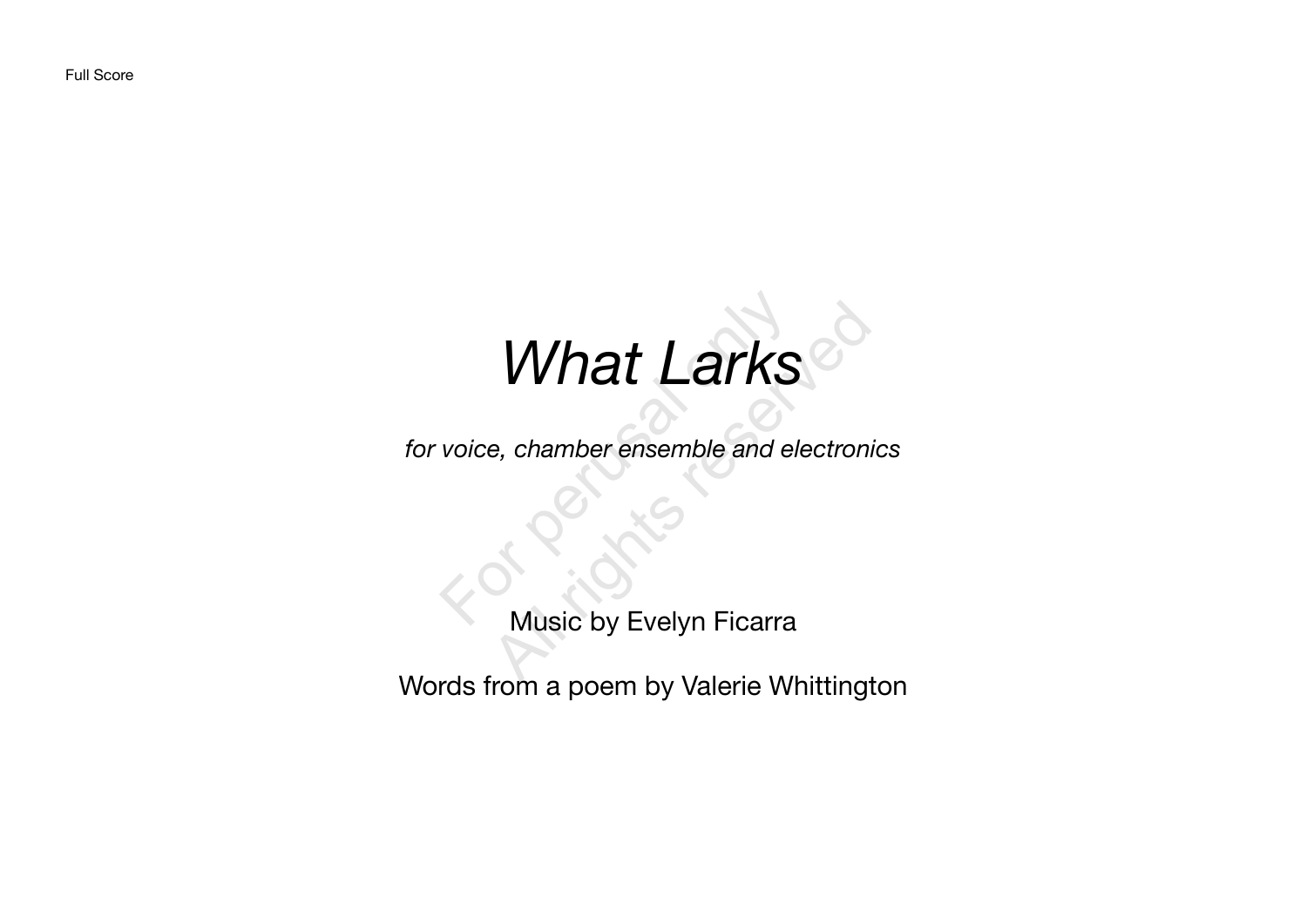## **Equipment List:**

Electric guitar with amplifier and pedals

Small MIDI keyboard

Computer with Logic Pro X or Max MSP

2 small self powered speakers e.g. Genelec 8010

Cables to go from computer headphone output to speakers, via direct output box or suitable sound card or mixer.

## **Technical notes:**

The sound files will ideally come from small onstage speakers associated with the piano. If possible, small speakers could even be put inside the piano, so that the birdsong seems to come from there. sound file player such as a computer will b<br>Logic Studio X or Max MSP.<br>For perform and person who would also be<br>tir own amp and pedals.<br>from small onstage speakers associated with<br>the birdsong seems to come from<br>the necess I file player such as a computer will be needed<br>Studio X or Max MSP.<br>a technical person who would also balance le<br>i amp and pedals.<br>that the birdsong seems to come from there.<br>cessary, but is acceptable if preferred.

A MIDI keyboard connected to a sound file player such as a computer will be needed to trigger the sounds. Files are offered for playback via Logic Studio X or Max MSP.

Alternately sounds can be triggered by a technical person who would also balance levels during the performance. The electric guitarist will have their own amp and pedals.

Amplification of other players is not necessary, but is acceptable if preferred.

# **Instrumentation:**

Flute doubling piccolo Clarinet in Bb Electric Guitar with effects pedals Mezzo Soprano Sampling keyboard (to trigger sound files) Piano Cello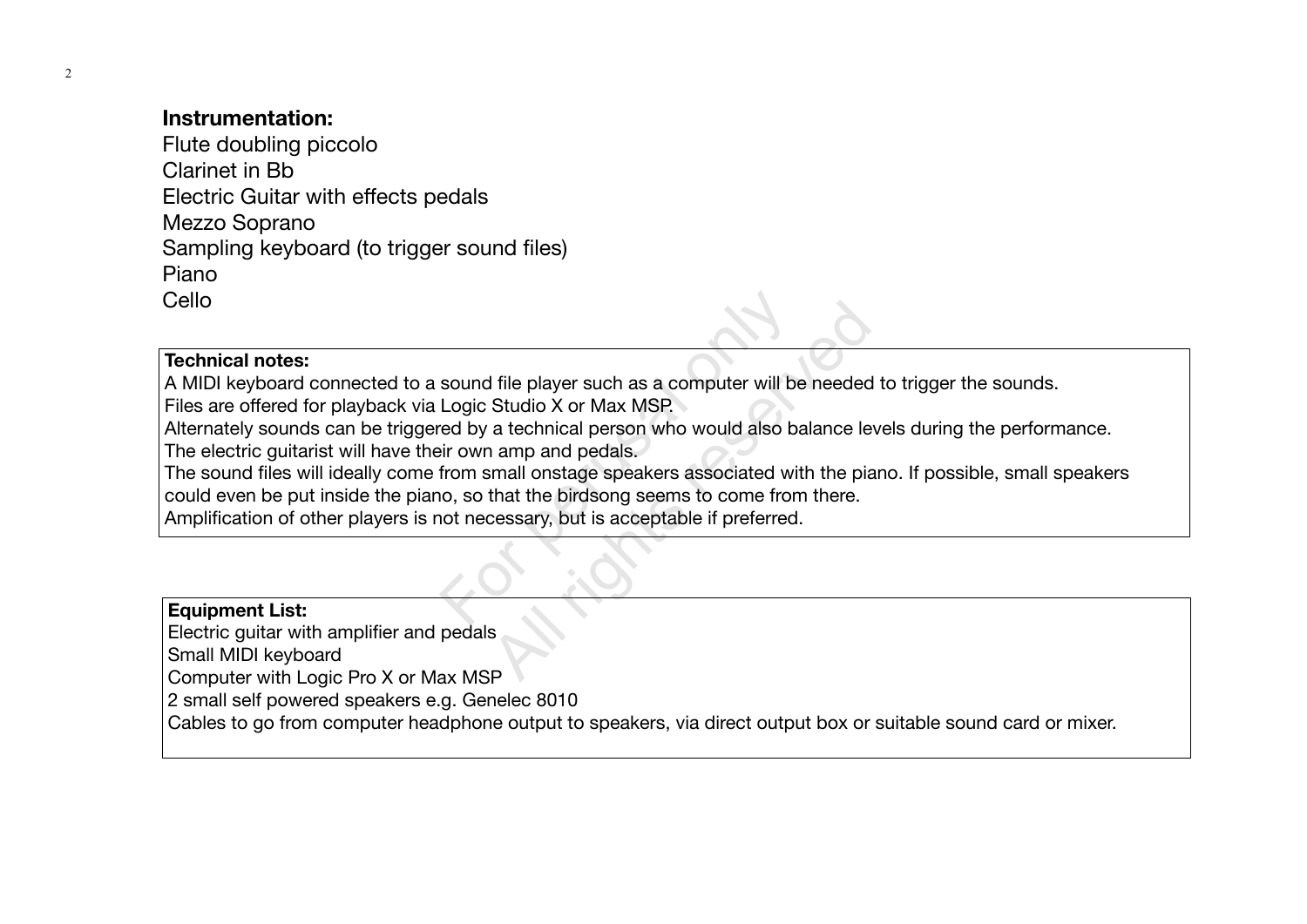### **Programme notes:**

This piece considers the different experiences to be had of nature and time, and the otherness of non human species. What is it to be a lark? How do they experience the closeness and immediacy of their nests in the ground, compared with the vast vistas and freedom of soaring above it? How can we enter into their perspective and imagine their point of view? How do the cliffs and the sea hold it all in place? Frise plants and semet have a special game<br>hing, the piano and electric guitar are the la<br>as in it.<br>a bird.<br>xperiences to be had of nature and time, are<br>vexperiences to be had of nature and time, are<br>speriences the closene The piano and electric guitar are the landscape,<br>
All results respectively.<br>
The preserved and of nature and time, and the other<br>
The presence the closeness and immediacy of their not<br>
all it all in place?<br>
Suite of poems

During composition, I read and re-read a suite of poems by my friend and collaborator Valerie Whittington. I was continually struck by resonant phrases, notions of listening and silence, the intense light, '*stark white and blue*', the '*hard pressed chalk*', the larks 'speaking in tongues' - 'speaking decisively, but not for us'. I was particularly attracted to the opening of one poem:  $\; \; | \;$ 

> *I have not written this not yet*

I played with this line and it became a refrain for the piece - for all the things we have simultaneously done and not done - written, sung, heard - as our lives play out through imagination and time.

### **Performance notes:**

Any unusual techniques are explained in boxed text on the score.

There are 5 sound files that are triggered as part of the keyboard part.

The piece has been composed so that the pianist can also operate a small MIDI keyboard to trigger the keyboard sound files. The piece should ideally be conducted.

The final section is semi-improvised according to instructions in boxed text. The idea is for players to listen to the birdsong and blend with that and each other. The pianist and cellist have a special game of co-ordinating their bird calls, so will need good sight lines.

In this piece, especially at the beginning, the piano and electric guitar are the landscape, while the singer and the other instruments and the are the creatures in it.

At the end, everyone is trying to be a bird.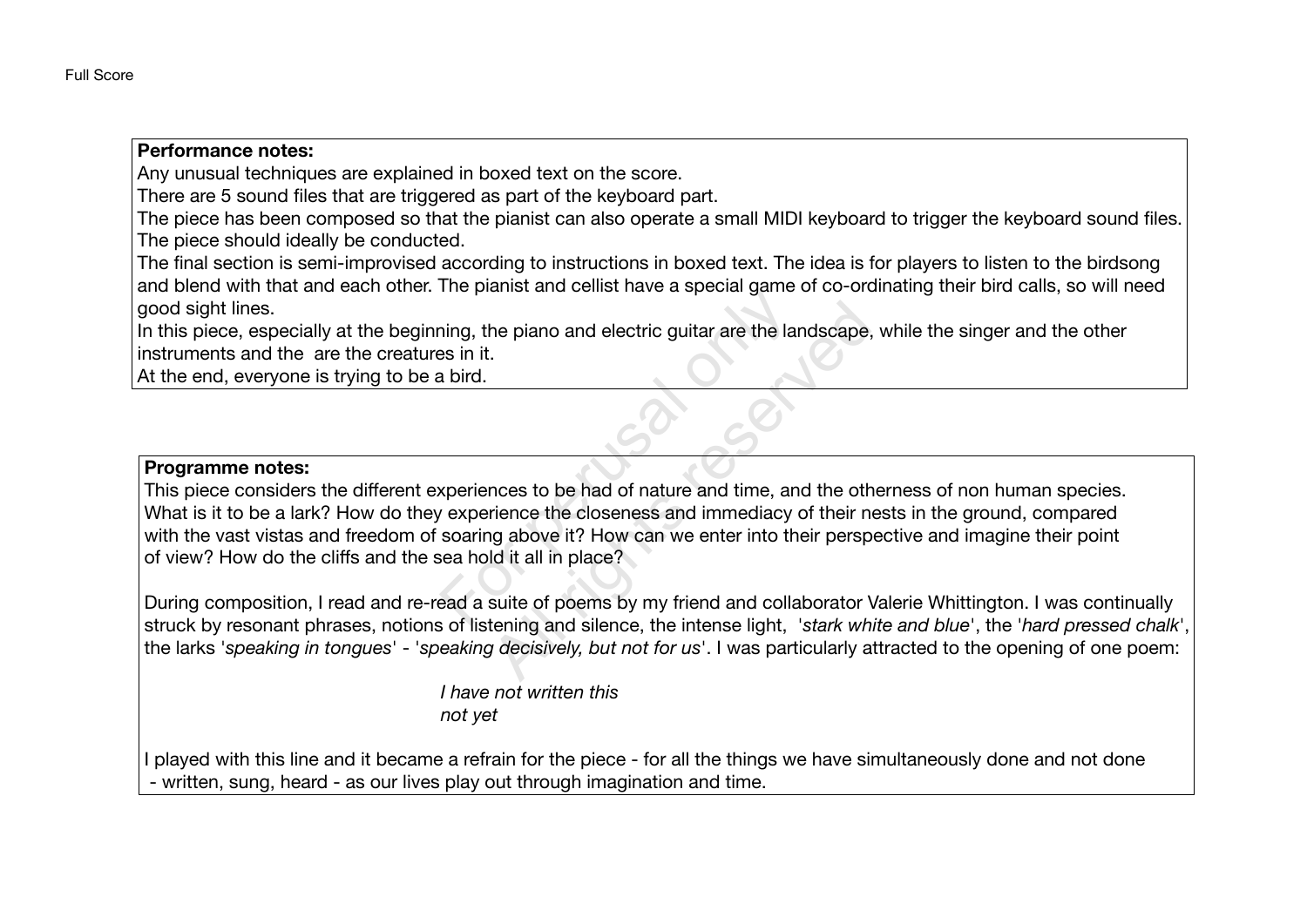### $\frac{1}{2}$  $\sqrt{94}$  $\frac{1}{2}$  $\frac{1}{2}$ Flute Clarinet in Bb Electric Guitar Mezzo Soprano Piano Keyboard Violoncello  $\Box$ *f*  $pp$   $pp$   $p$  $\bullet$  = 60 **A** *5 10 <sup>f</sup> pp <sup>p</sup> ff f ff ff*  $\mathfrak{P}$ ed.  $r_{e0}$ .  $r_{e0}$   $r_{e0}$   $r_{e0}$   $r_{e0}$   $r_{e0}$   $r_{e0}$   $r_{e0}$   $r_{e0}$   $r_{e0}$  $\Box$ = 60 **A**  $5 \qquad \qquad$  $\frac{5}{4}$ 5  $\frac{5}{4}$  $\frac{1}{2}$  $\frac{5}{4}$ 5  $\frac{5}{4}$  $5\frac{1}{2}$ 08 $<$  $\frac{57}{4}$  $5\overline{)128^\circ}$  $\frac{5}{4}$   $\frac{1}{2}$   $\frac{1}{8}$   $\frac{1}{2}$  $5 \qquad \qquad$  $\frac{5}{4}$ 5  $\frac{5}{4}$  $\frac{5}{94}$  – light sporadic key clicks, increasingly fast and dense with crescendo ∑ ∑ **I** *Not written* Words from a poem by Valerie Whittington for voice, chamber ensemble and electronics  $\frac{5}{94}$  - $\sqrt{\frac{1}{2}}$  light sporadic key clicks, increasingly fast and dense with crescendo 6  $\frac{1}{94}$ Double Dragon 2 octaves down, reverb fingers travel around fretboard lightly sporadically like a living creature, light hammeron to strings: 'mousey' L.V Double Dragon OFF  $\mathbb{Z}$   $\mathbb{Z}$   $\mathbb{Z}$   $\mathbb{Z}$   $\mathbb{Z}$   $\mathbb{Z}$   $\mathbb{Z}$   $\mathbb{Z}$   $\mathbb{Z}$   $\mathbb{Z}$   $\mathbb{Z}$   $\mathbb{Z}$   $\mathbb{Z}$   $\mathbb{Z}$   $\mathbb{Z}$   $\mathbb{Z}$   $\mathbb{Z}$   $\mathbb{Z}$   $\mathbb{Z}$   $\mathbb{Z}$   $\mathbb{Z}$   $\mathbb{Z}$   $\mathbb{Z}$   $\mathbb{Z}$   $\mathbb{$ Set light reverb & ∑ ∑ ∑ ∑ ∑ ∑ ∑ ∑ ∑ ∑ ∑ ∑  $9:5\frac{p}{2}$ 08 $\bigodot$ 4 L.V. ∑  $15^{mb}$  - - - - - - - - $\frac{1}{2}$   $\frac{1}{2}$   $\frac{1}{2}$   $\frac{1}{2}$   $\frac{1}{2}$   $\frac{1}{2}$   $\frac{1}{2}$   $\frac{1}{2}$   $\frac{1}{2}$   $\frac{1}{2}$   $\frac{1}{2}$   $\frac{1}{2}$   $\frac{1}{2}$   $\frac{1}{2}$   $\frac{1}{2}$   $\frac{1}{2}$   $\frac{1}{2}$   $\frac{1}{2}$   $\frac{1}{2}$   $\frac{1}{2}$   $\frac{1}{2}$   $\frac{1}{2}$   $\overline{L.V.}$  $25^{mag}$   $25^{mag}$   $25^{mag}$   $25^{mag}$   $25^{mag}$   $25^{mag}$   $25^{mag}$   $25^{mag}$   $25^{mag}$   $25^{mag}$   $25^{mag}$   $25^{mag}$   $25^{mag}$   $25^{mag}$   $25^{mag}$   $25^{mag}$   $25^{mag}$   $25^{mag}$   $25^{mag}$   $25^{mag}$   $25^{mag}$   $25^{mag}$   $25^{mag}$   $25^{mag}$   $25^{mag}$   $25^{mag}$   $25^{mag}$   $25^{mag$  $2.5$   $2.5$   $2.5$   $2.5$ ◊Ÿ  $\frac{1}{2}$   $\frac{1}{2}$   $\frac{1}{2}$   $\frac{1}{2}$   $\frac{1}{2}$   $\frac{1}{2}$   $\frac{1}{2}$   $\frac{1}{2}$   $\frac{1}{2}$   $\frac{1}{2}$   $\frac{1}{2}$   $\frac{1}{2}$   $\frac{1}{2}$   $\frac{1}{2}$   $\frac{1}{2}$   $\frac{1}{2}$   $\frac{1}{2}$   $\frac{1}{2}$   $\frac{1}{2}$   $\frac{1}{2}$   $\frac{1}{2}$   $\frac{1}{2}$   $\frac{15^{ma^{2}-2}}{6}$ & <sup>∑</sup> **Q1** Low reverse piano cluster gets louder and louder to bar 7 <sup>∑</sup> <sup>∑</sup> <sup>∑</sup> <sup>∑</sup> **Q2** Larksong detuned low, 32 sec <sup>∑</sup> <sup>∑</sup> <sup>∑</sup> <sup>∑</sup> <sup>∑</sup>  $\frac{1}{4}$   $\frac{1}{2}$   $\frac{1}{2}$   $\frac{1}{2}$   $\frac{1}{2}$   $\frac{1}{2}$   $\frac{1}{2}$   $\frac{1}{2}$   $\frac{1}{2}$   $\frac{1}{2}$   $\frac{1}{2}$   $\frac{1}{2}$   $\frac{1}{2}$   $\frac{1}{2}$   $\frac{1}{2}$   $\frac{1}{2}$   $\frac{1}{2}$   $\frac{1}{2}$   $\frac{1}{2}$   $\frac{1}{2}$   $\frac{1}{2}$   $\frac{1}{2}$  right hand lightly mutes strings near bridge, left hand fingers light sporadice tapping strings on fretboard, increasingly fast and dense with crescendo  $\blacksquare$ <u>ö: a b: a b: a b: a b: a</u> **p**  $\overline{e}$   $\overline{f}$   $\overline{L.V}$  $\frac{1}{2} \log$  $\overline{\text{be}}$  $\psi$ ™ ™ ™ ™ ™  $\begin{array}{c|c|c}\n\hline\n\text{L.V.} & \text{b} & \text{b} & \text{c} \\
\hline\n\end{array}$  $\overbrace{\mathscr{F}}$  $\overrightarrow{p} = \overrightarrow{p}$ ˙™  $\widetilde{\bigcirc}$ **website**  $\sqrt{8^{\circ}}$ b œœ  $\frac{p}{\sqrt{2}}$  is the contract of  $\frac{p}{\sqrt{2}}$  $z \rightarrow z$  $b\ddot{\tilde{z}}$  $\frac{b}{2}$  $\frac{1}{2}$  $\stackrel{\text{\it{a}}}{\approx}$ ™  $\blacksquare$  $\overline{\phantom{a}}$  $\times$  $\left\{ \begin{array}{c} \bullet \end{array} \right.$ For periodically like a<br>
For the Dragon OFF<br>
For the Dragon OFF<br>
For the Dragon OFF<br>
For the Dragon OFF<br>
For the Dragon OFF<br>
Considered by the Constant of the Dragon OFF<br>
The Dragon OFF<br>
Considered by the Constant of the D Ally like a<br>  $\begin{array}{|c|c|c|}\n\hline\n\text{Table 1} & \text{Double Bragon OFF}\n\hline\n\end{array}$

Copyright © Evelyn Ficarra 2022

**What Larks** 

Music by Evelyn Ficarra



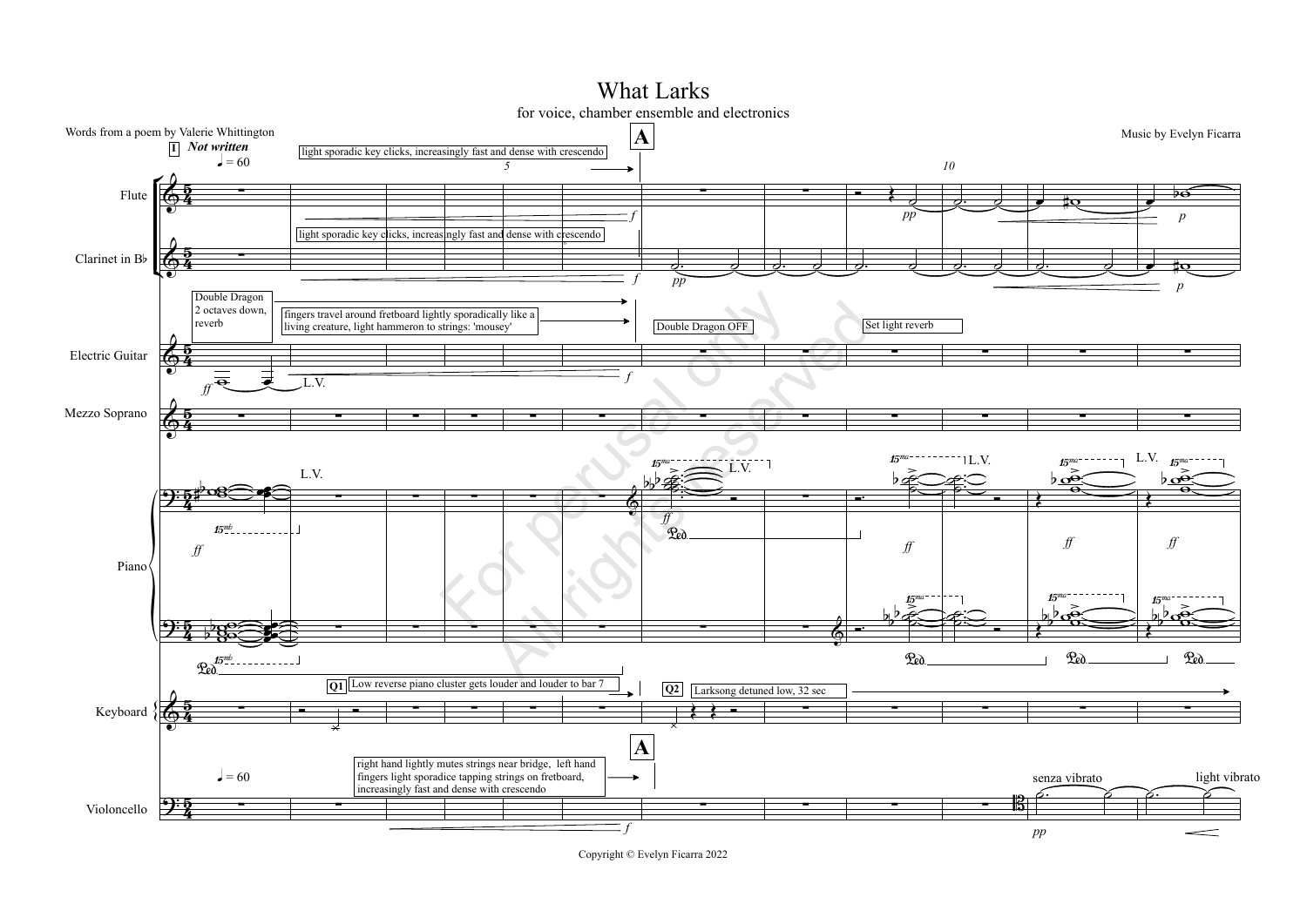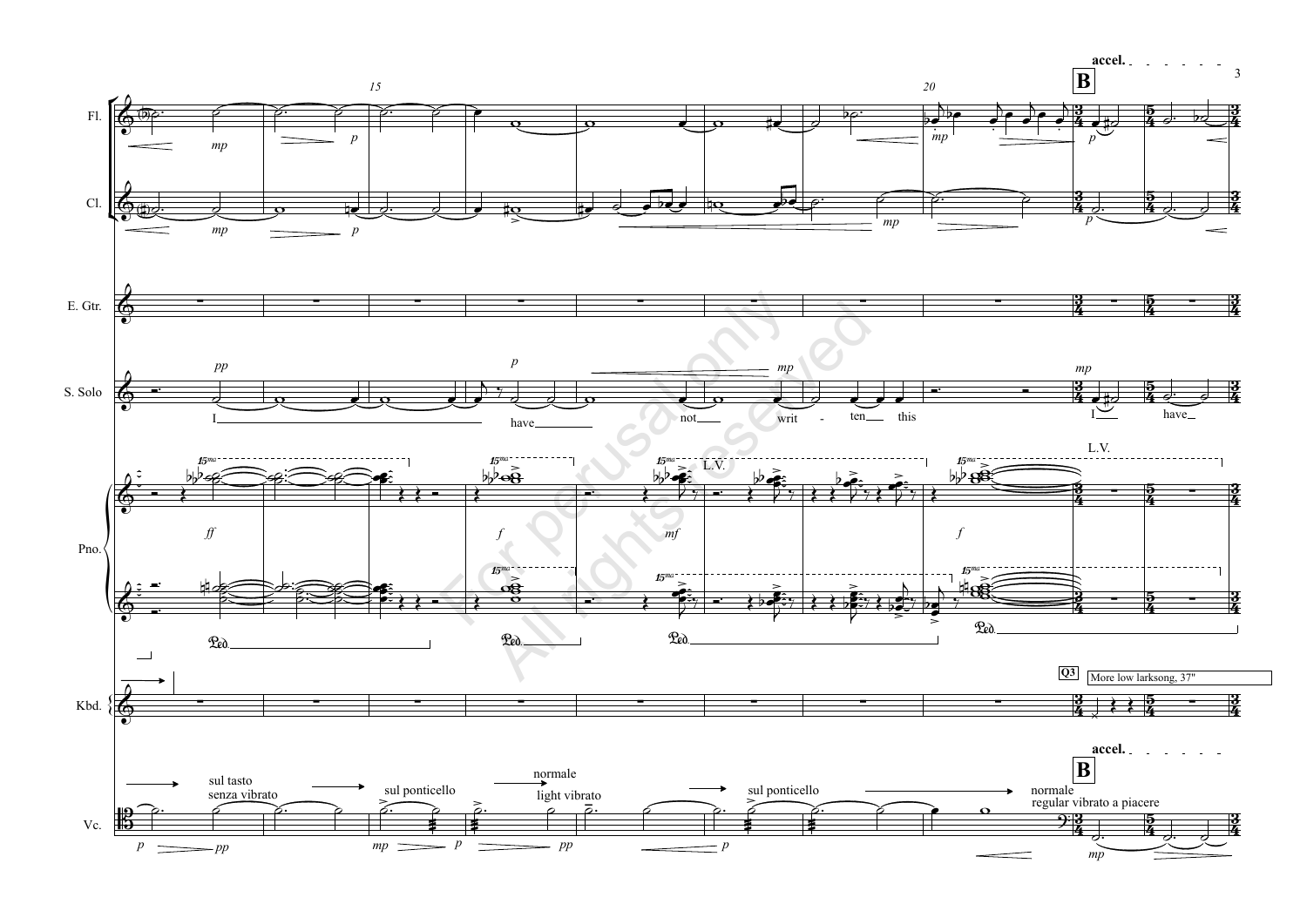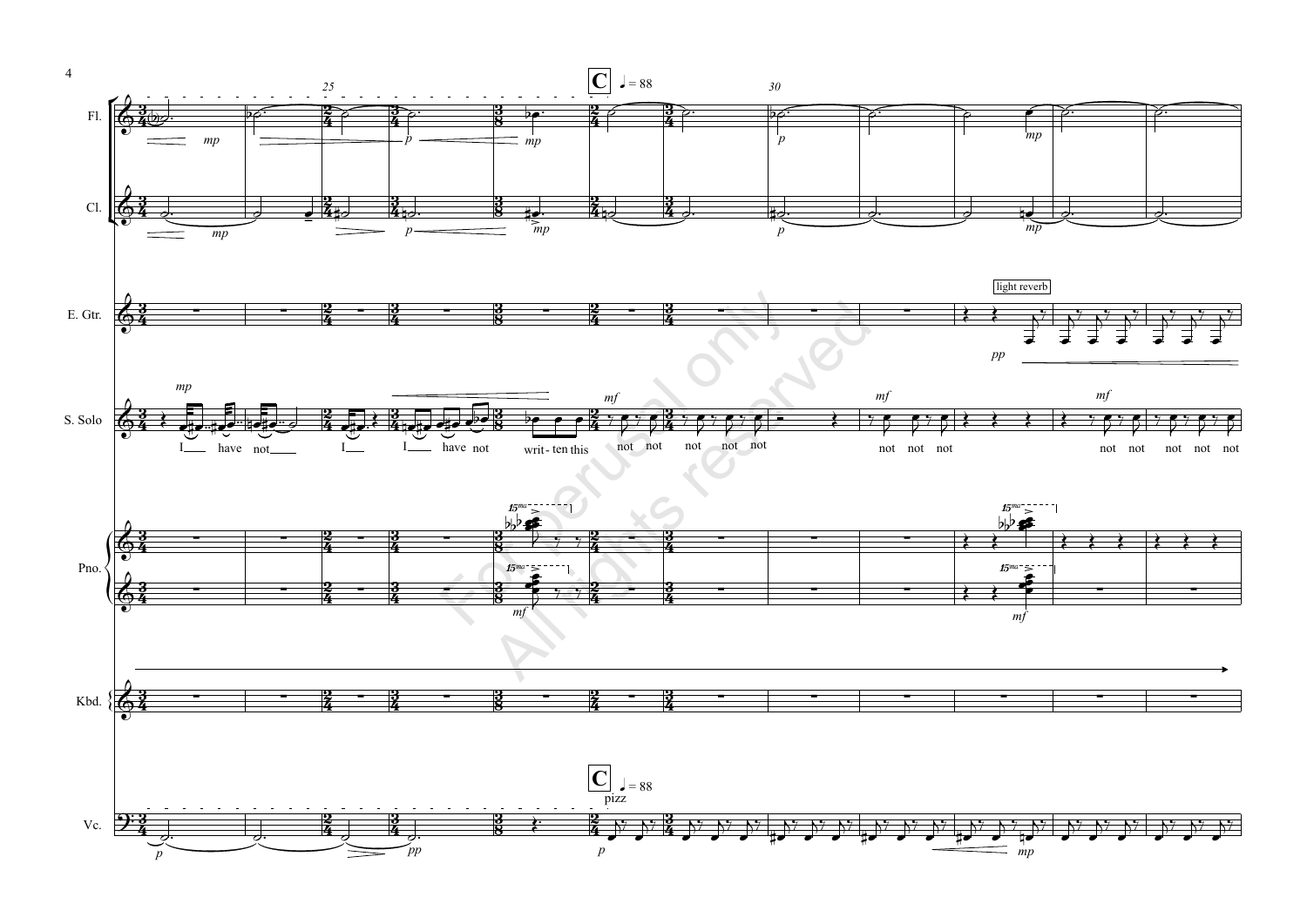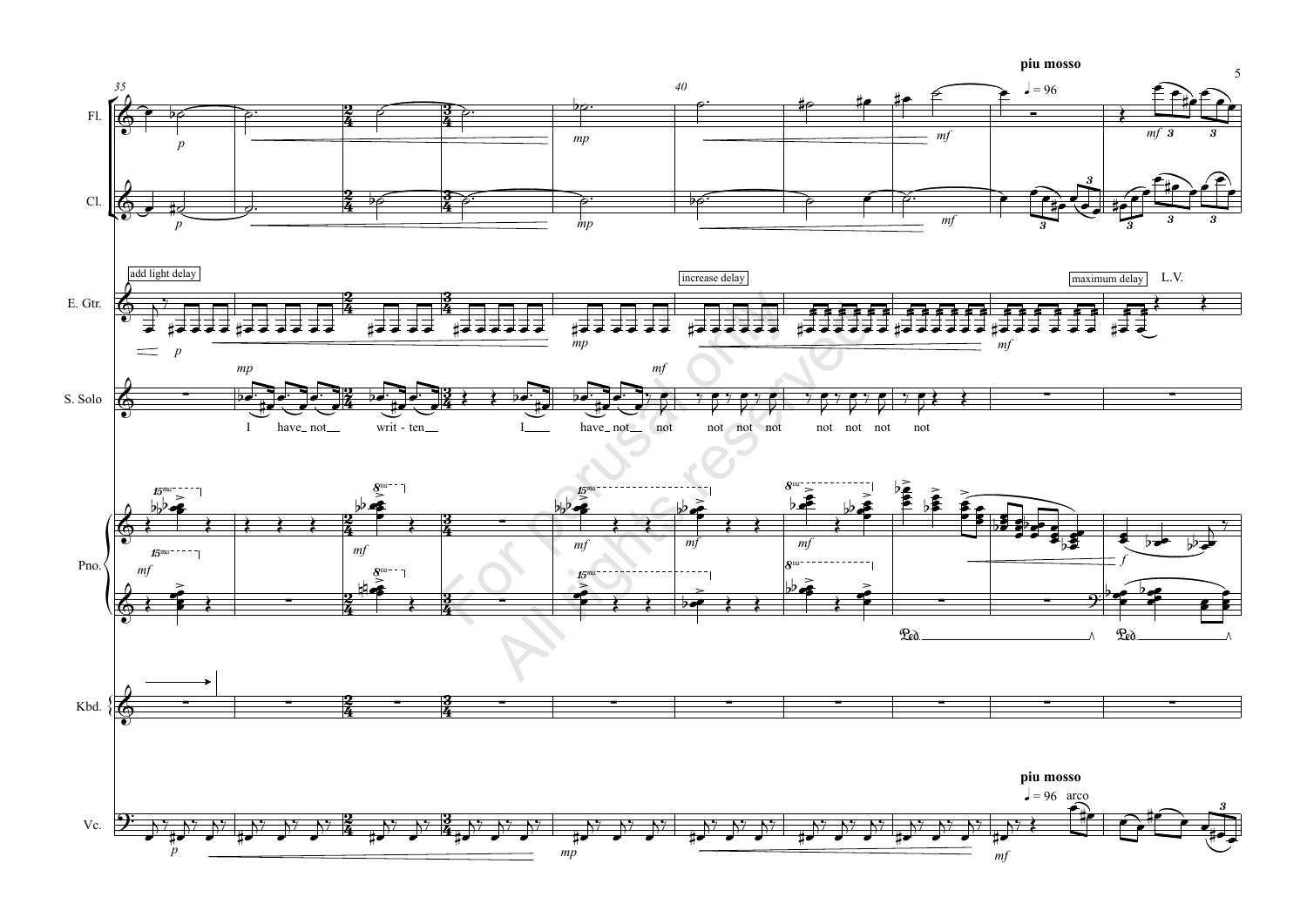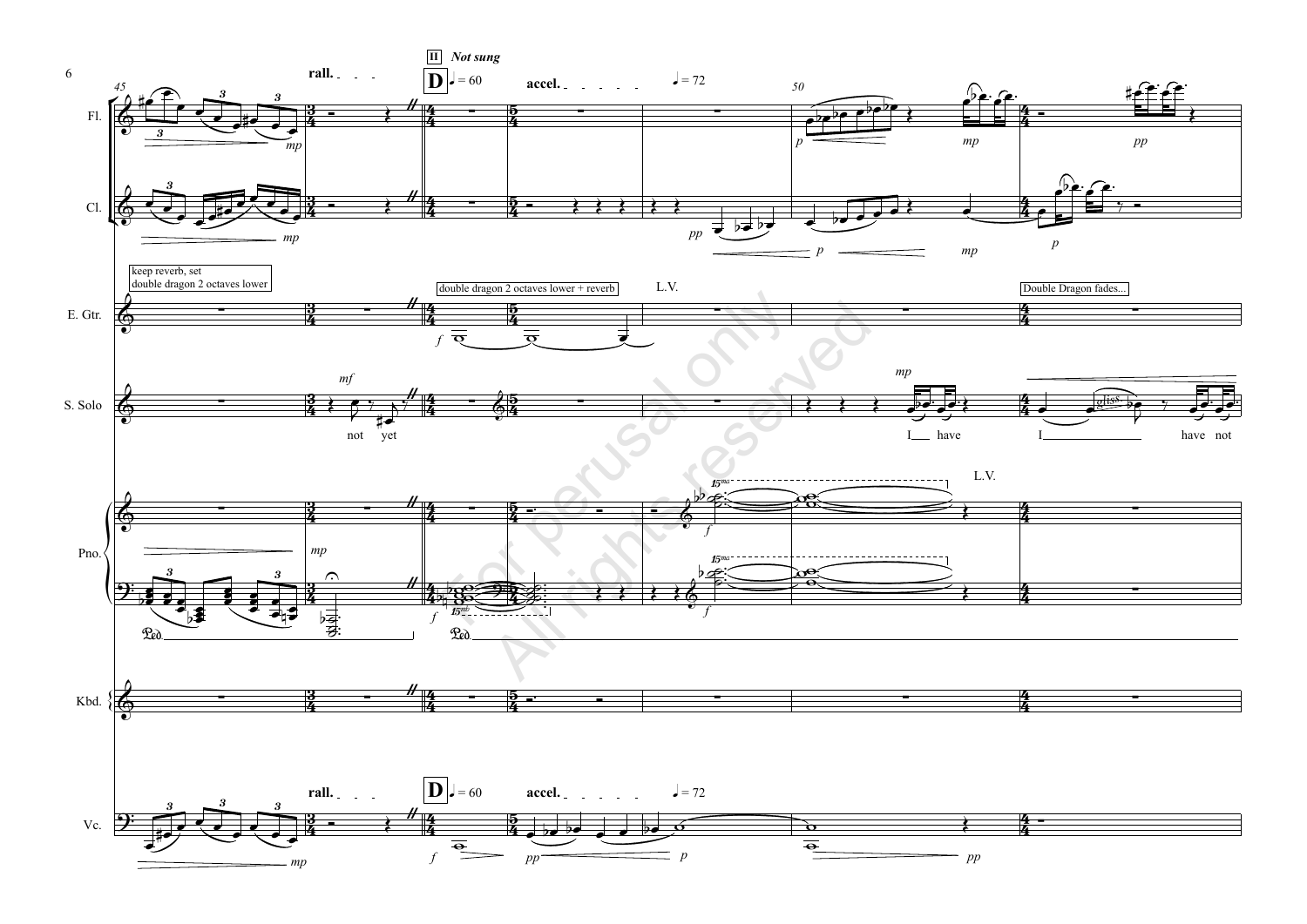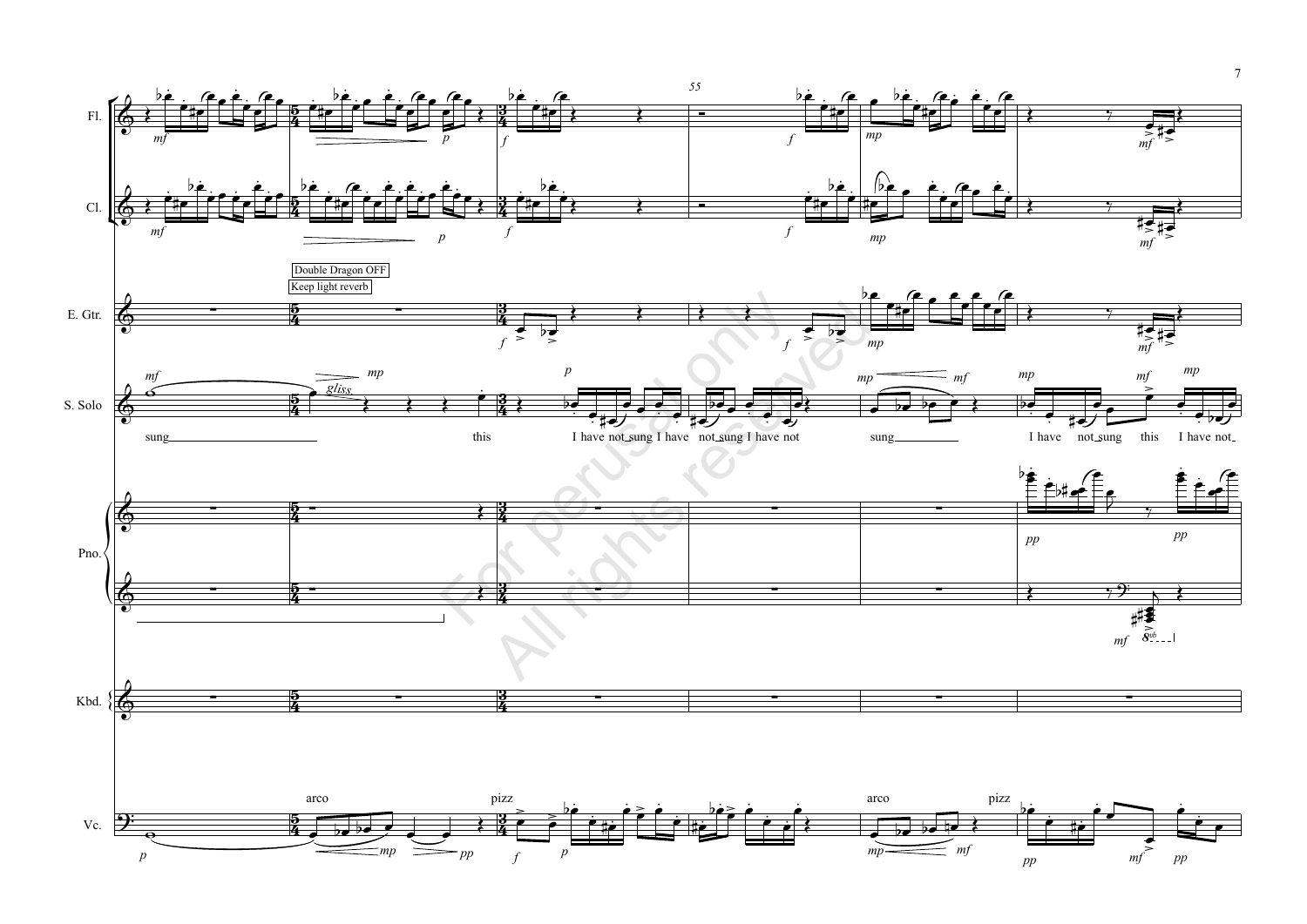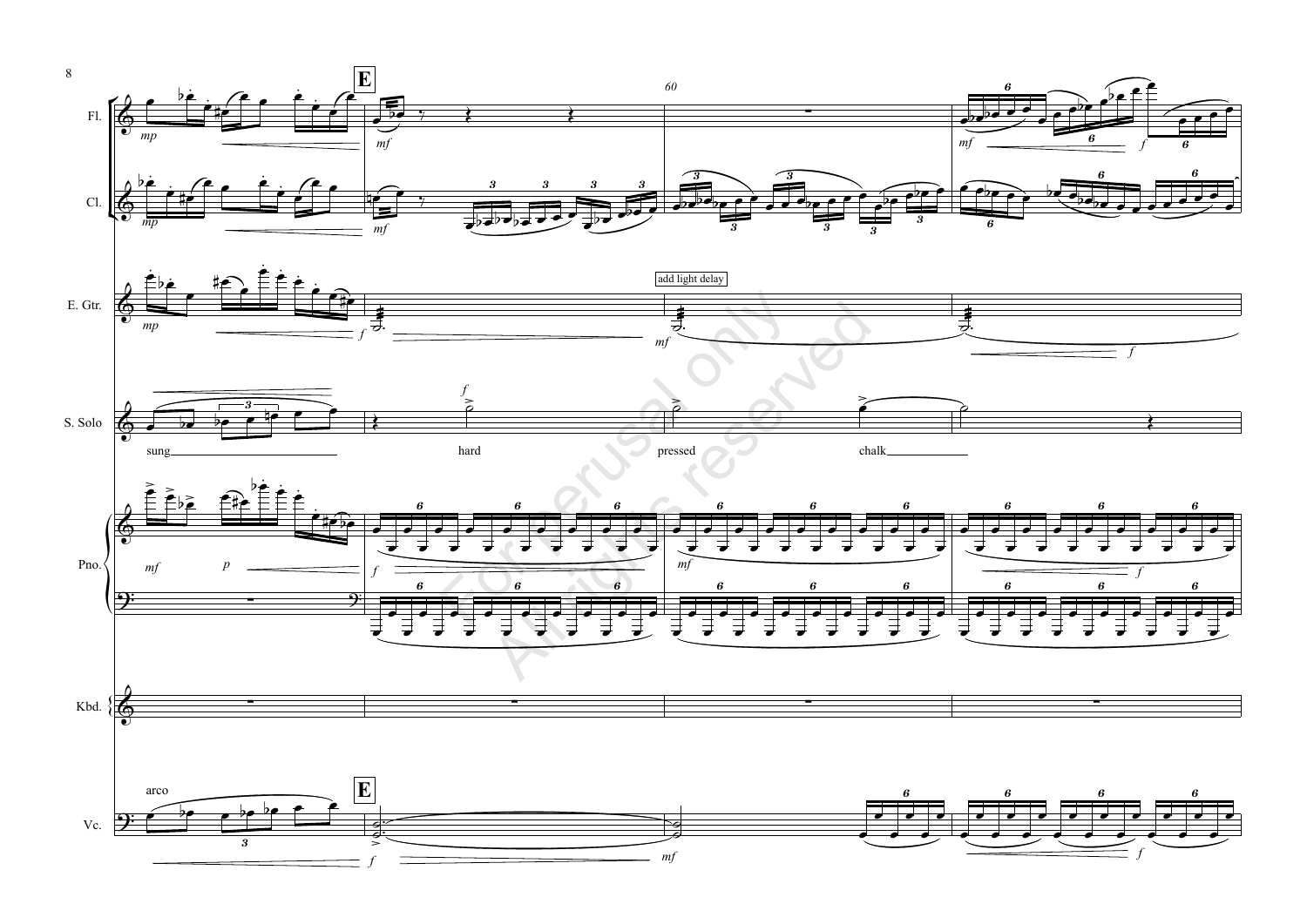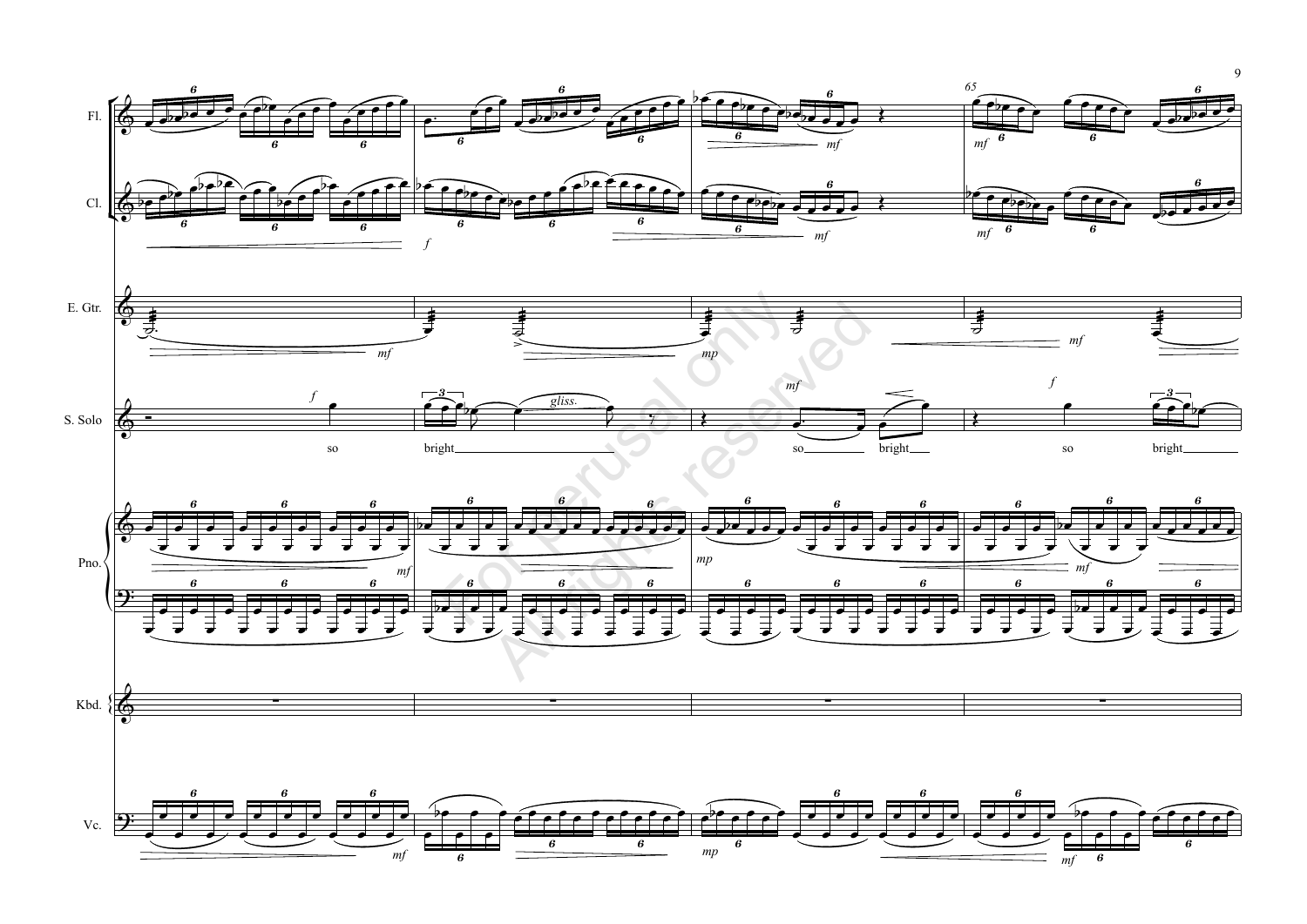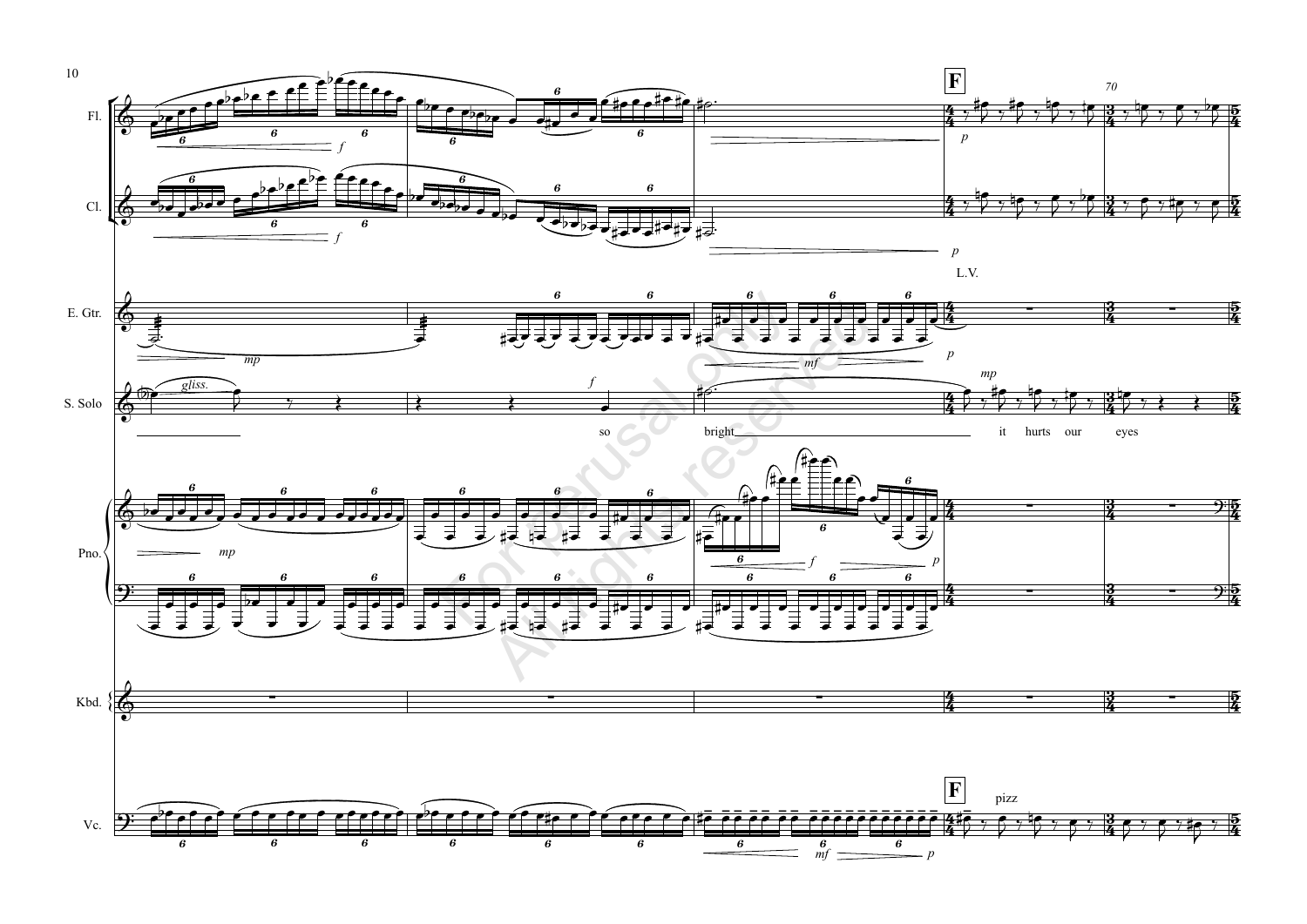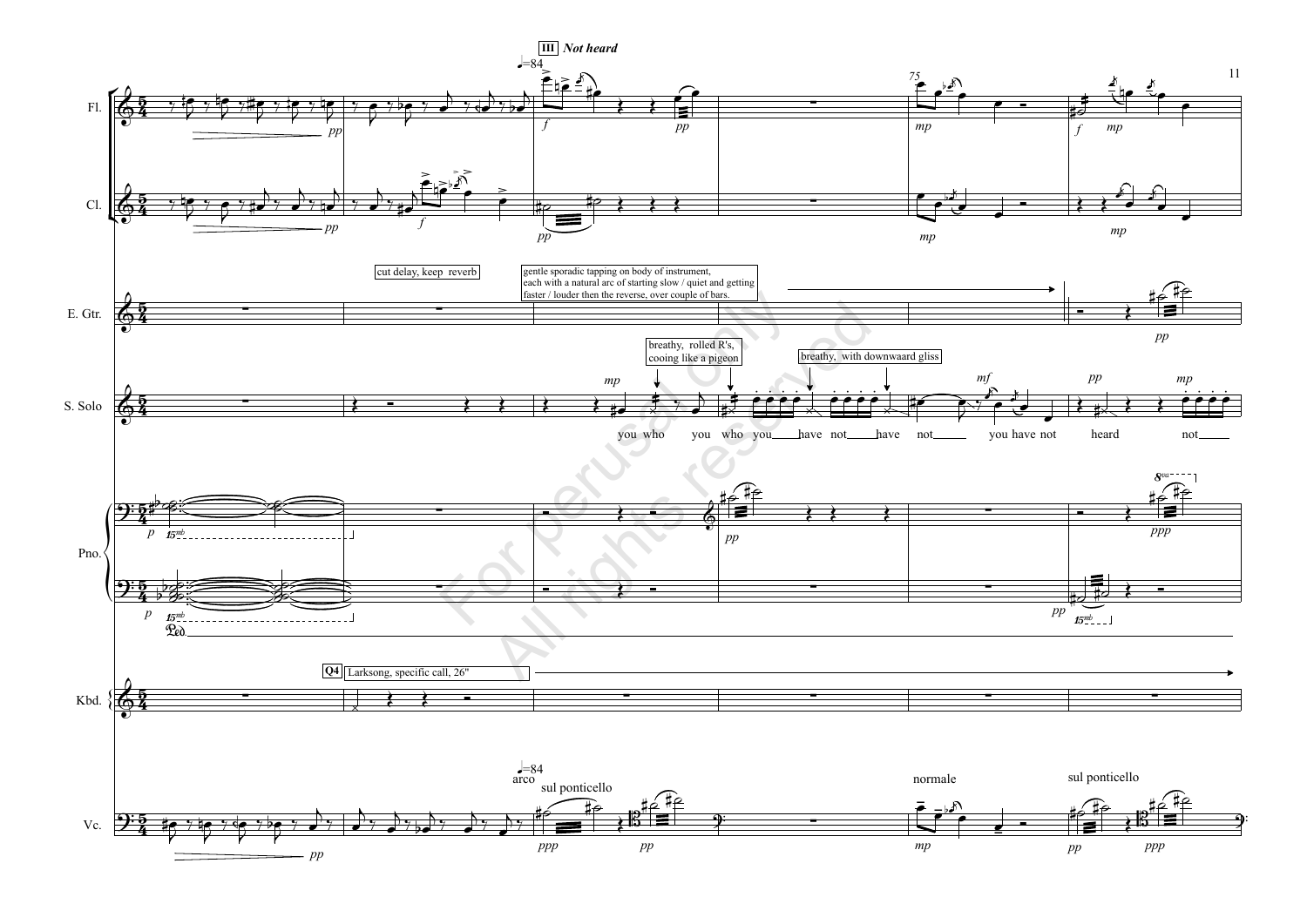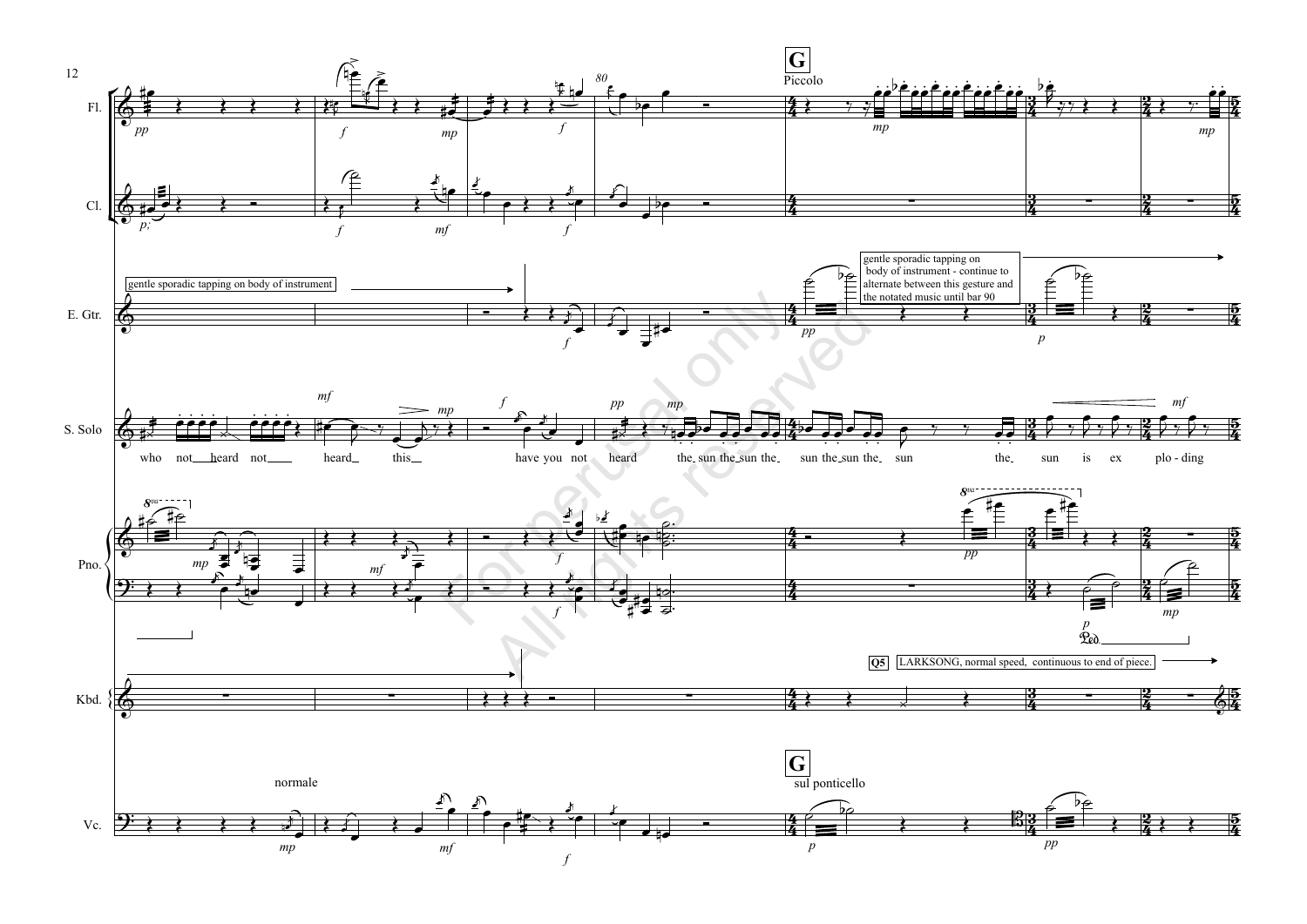